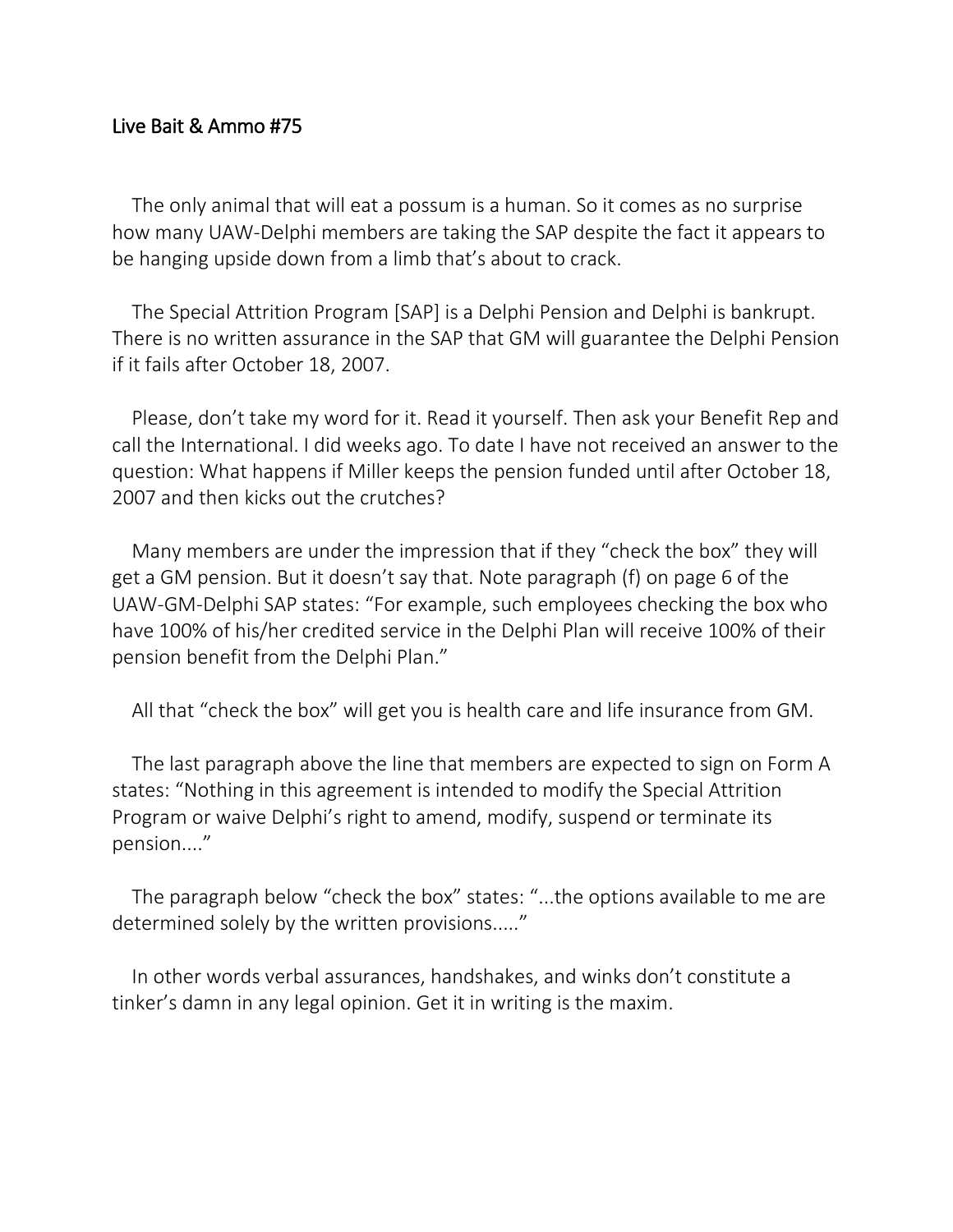## The SAP does not stipulate that GM will guarantee the pension if Delphi decides to terminate the pension after the expiration of the Benefit Guarantee, October 18, 2007.

"The Chapter 11 filing by Delphi does not by itself trigger any guarantee of the benefit guarantees. In addition, the benefit guarantees expire on October 18, 2007, if not previously triggered by Delphi's failure to pay the specific benefits." [page 52 of GM's 2006 annual report]

Furthermore, GM's annual report specifies that: "Each Benefit Guarantee Agreement contains separate benefit guarantees relating to pension, postretirement health care and life insurance benefits. These limited benefit guarantees each have separate triggering events that initiate potential GM liability." [page 52 of GM's 2006 annual report]

Separate does not mean equal. For example, the SAP does trigger the Benefit Guarantee, but only "to indemnify GM" for costs associated to health care "as if all conditions for the triggering of GM's claim shall have occurred..." [see paragraph (b) page 5 of the UAW-GM-Delphi SAP: italics added]

It appears that the SAP insures GM but does not likewise insure retirees. "The presumed triggering of GM's claim against Delphi Corporation described above is only for the purposes of this Agreement and does not trigger any contractual claims against either Delphi or GM beyond their respective obligations under this Agreement." [see paragraph (b) page 5 of the UAW-GM-Delphi SAP: italics added]

In a speech to the Detroit Economic Club on April 3, 2006 Miller stated: "We want to restore our underfunded plan out of future profits, but we will need time. This means we must find a way to stretch out our required pension plan payments. And it is essential that the restructured Delphi be a robust enterprise, indeed. Failure to achieve our goals could hurt our retirees and further burden our nation's pension safety net system."

But that was also Miller's stated goal at Bethlehem Steel. "I had two objectives," Miller said. "One was to put the plants in safe hands. The other was to do the best I could for the retirees. The second, I didn't achieve. I was disappointed for the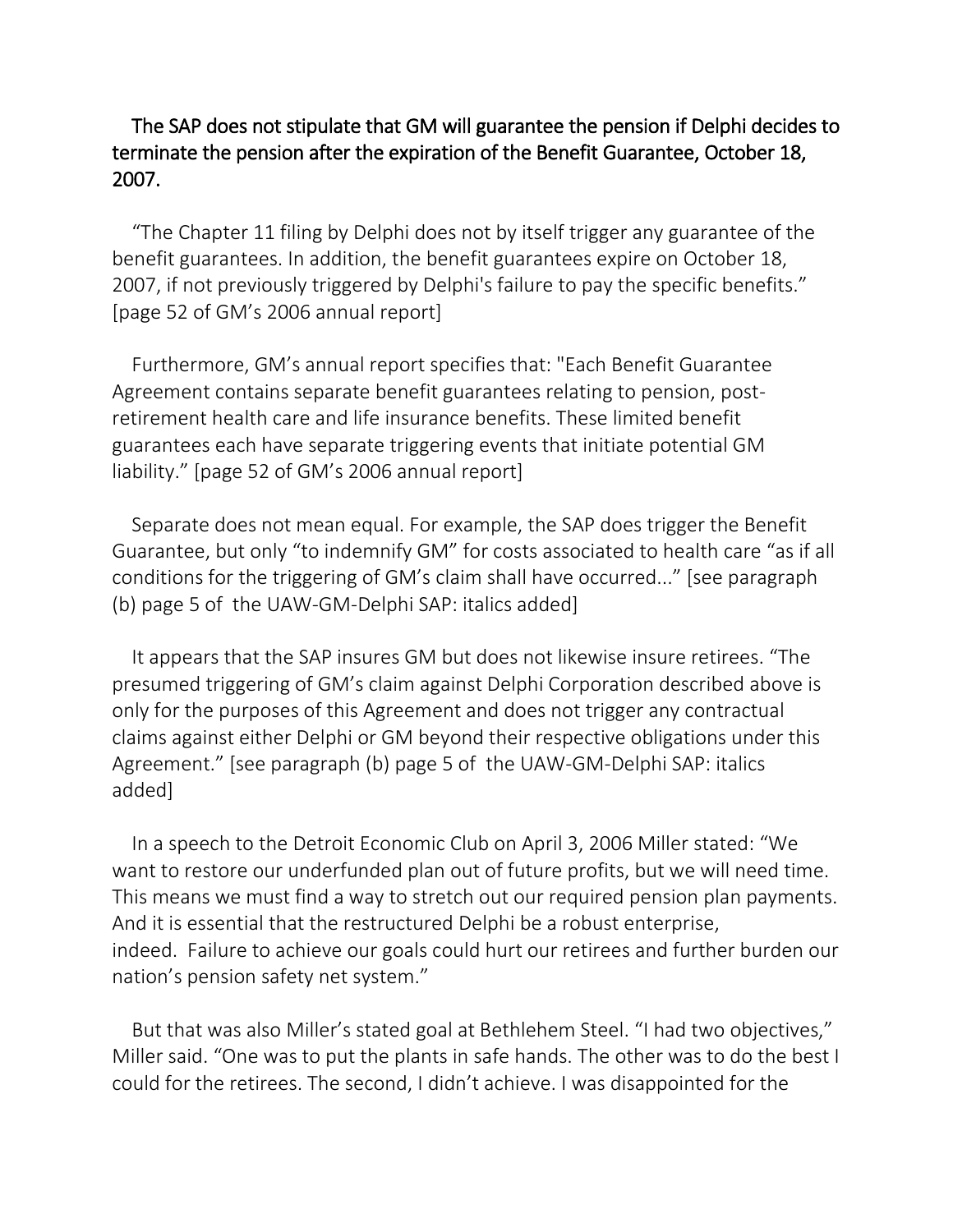retirees. But there was no way to generate the millions needed to take on the \$7 billion in legacy costs. That dog won't hunt." [page 459, Making Steel by Mark Reutter]

An email sent to fellow UAW member, William Hanline, and inscribed by aka Steve Miller (no doubt an alias of the alien CEO in charge of fraud and deception at Delphi doubling as the impostor's posterior so to speak, but nonetheless his spokesperson) stated, "We are struggling to protect your accumulated pension benefits, but no absolute guarantees can be given. Only future profitability of the enterprise can assure the payments will be made. And we are digging our way out of a deep hole." The depravity is indeed deep.

I base my observations strictly on what I read. I urge affected UAW members to do the same. Bear in mind that only what is written, not what is promised or alluded to verbally, is legal. If it looks like a possum and smells like a rat, I wouldn't eat it because a redneck in a union hat said it tasted like chicken.

In response to my critique of the SAP, I expect the jumpship leadership will spew a barrage of derogatory adjectives to disparage me. We need facts not character assassination.

Delphi's pension plan is currently "underfunded" but Miller proposes to prop it up with "future profits" which in turn depend on wage cuts, a structural fortification roughly equivalent to a levee made of toothpicks. The scam is based on a short con called, "Take the money and run, I have you covered." Only later does the mark discover the bag he is holding is empty. All con men rely on the mark's eagerness to benefit from someone else's loss which in this case is new hires and the luckless ones too young to retire and too old to retrain.

Here's how we beat the house at its own game: SOLIDARITY, We must demand that any contract we ratify triggers the Benefit Guarantee for all past, present, and future retirees.

We must demand equal pay for new hires. We cannot reasonably demand justice for one set of workers and inequality for another. Two tier will break the union and any chance for a comprehensive collective bargaining agreement that will endure.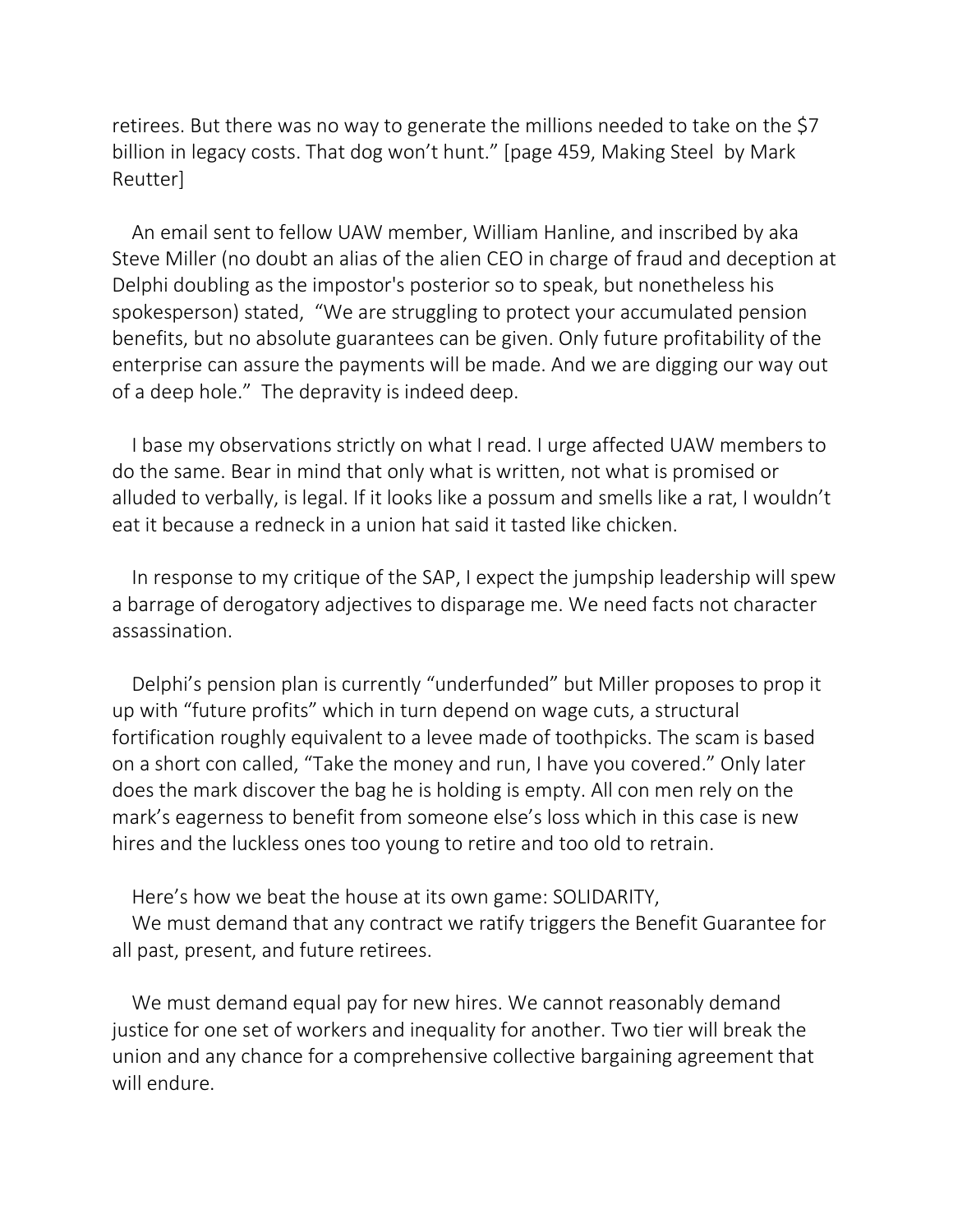If GM can stipulate the SAP indemnifies GM than UAW members can likewise demand that any Agreement with GM-Delphi indemnifies workers.

Never forget that we negotiated and ratified the 1999 and the 2003 national agreements with GM and Delphi as one bargaining unit. Delphi-UAW members cannot justifiably be treated as a separate entity now that we are under attack.

Never forget that we were not informed that our GM pension credits were transferred to Delphi in 1999 until after the contract was ratified. Delphi-UAW members deserve the credited service we earned with GM.

Never forget that we didn't transfer out of GM, we were contracted out like indentured servants. Delphi-UAW members deserve to be contracted in, not subjected to precarious "flowback" rights. We aren't refugees.

The fact is the SAP resolves nothing. We still need to fight to hold GM accountable for offloading our pensions to a company that GM set up to fail. We still need to fight to secure our future and the future of the union. Our legacy is being held for ransom. We are expected to sell out the next generation of autoworkers for an underfunded SAP. Let's stop bullshitting ourselves. If concessions saved jobs and bolstered the economy, we'd have full employment and a budget surplus. Fight back now or live the rest of your life in regret.

The only way to strengthen our hand in negotiations is to stand in solidarity and strike where it hurts. Whether you are choosing to retire or choosing to ride this bull into the dirt, prepare for a strike now by working to rule. Our knowledge is our own. We don't owe it to Delphi to train workers who will replace us in the event of a strike.

If and when Judge Drain revokes the contract, our only protection is concerted activity. The contract protects the company from strikes through the "no strike clause" and from other collective actions through the grievance procedure. If and when Judge Drain revokes the contract, grievances will be settled on the shopfloor through concerted activity and direct action. As one soldier of solidarity, Dan Lamb, said, "The crisis at Delphi will not be settled in the courts, it will be settled in the streets of America."